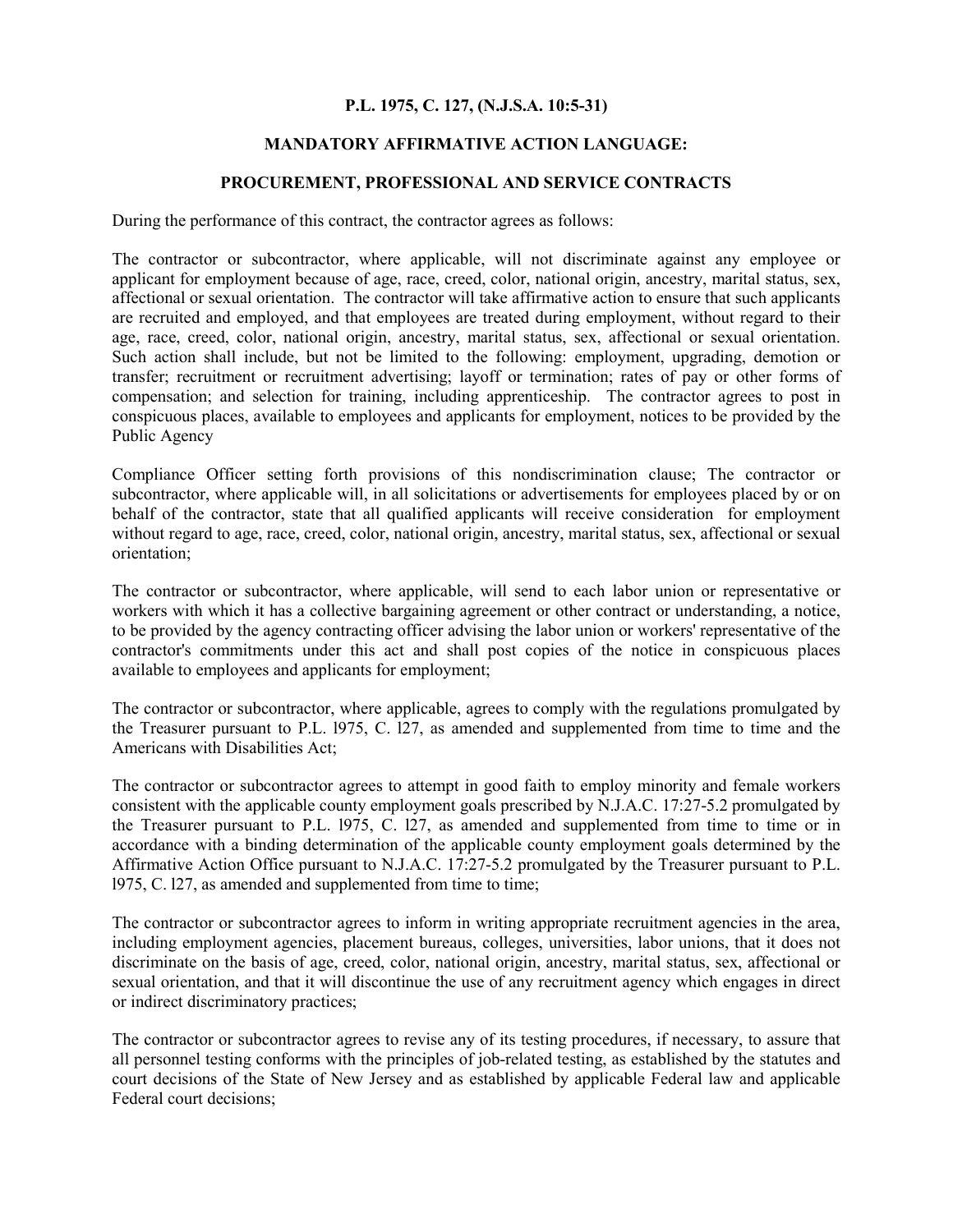The contractor or subcontractor agrees to review all procedures relating to transfer, upgrading, downgrading and layoff to ensure that all such actions are taken without regard to age, creed, color, national origin, ancestry, marital status, sex, affectional or sexual orientation, and conform with the applicable employment goals, consistent with the statutes and court decisions of the State of New Jersey and applicable Federal law and applicable Federal court decisions;

The contractor and its subcontractors shall furnish such reports or other documents to the Affirmative Action Office as may be requested by the office from time to time in order to carry out the purpose of these regulations, and public agencies shall furnish such information as may be requested by the Affirmative Action Office for conducting a compliance investigation pursuant to Subchapter 10 of the Administrative Code (NJAC 17:27).

In accordance with Public Law l975, Chapter l27, (N.J.S.A. 10:5-31) all successful vendors must submit one of the following forms of evidence:

- 1. A photo copy of their Federal Letter of Affirmative Action Plan Approval, **OR**
- 2. A photo copy of their Certificate of Employee Information Report, **OR**
- 3. A completed Affirmative Action Employee Information Report (formAA302) Affirmative Action evidence must be submitted within 7 days after receipt of the notification of intent to award the contract or receipt of the contract, whichever is sooner. The contractor's bid must be rejected as non-responsive if a contractor fails to submit  $(1)$ ,  $(2)$  or  $(3)$  above, within the time specified after the authority submits the contract to the contractor for signing.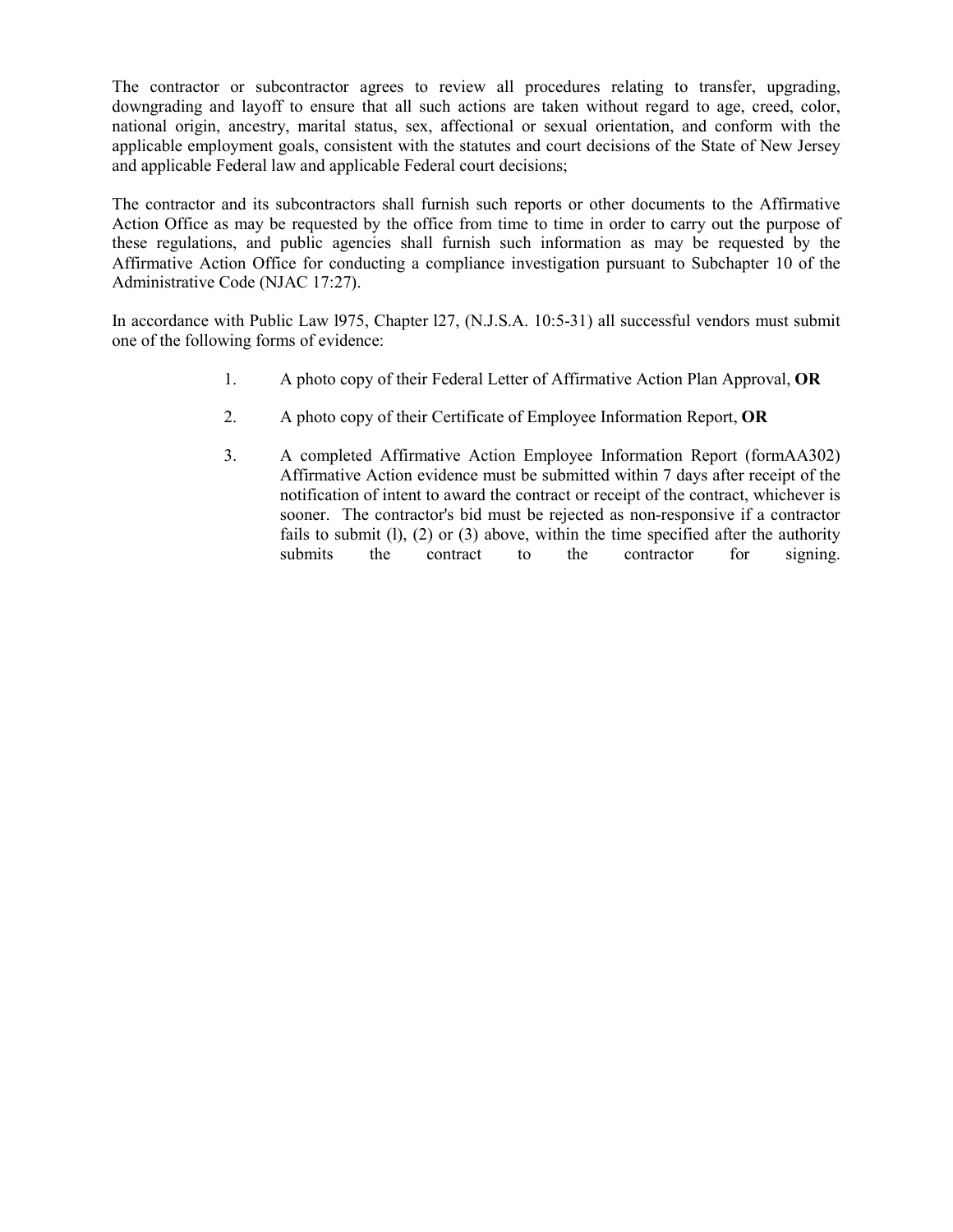# **NON-COLLUSION AFFIDAVIT**

| <b>STATE OF NEW JERSEY</b> |                                                                   |                |              |     |
|----------------------------|-------------------------------------------------------------------|----------------|--------------|-----|
| <b>COUNTY OF</b>           | SS:                                                               |                |              |     |
|                            | of.                                                               |                | 1n           | the |
| County of                  | and the State of                                                  |                | of full age, |     |
|                            | being duly sworn according to law on my oath depose and say that: |                |              |     |
| am                         |                                                                   | of the firm of |              |     |

the bidder making the Proposal for the above-named project, and that I executed the said Proposal with full authority so to do; that said bidder has not directly or indirectly, entered into any agreements, participated in any collusion, or otherwise taken any action in restraint of free, competitive bidding in connection with the above-named project; and that all statements contained in said Proposal and in this affidavit are true and correct, and made with full knowledge that the  $\Box$ contained in said Proposal and in the statements contained in this affidavit in awarding the contract for the said project.

I further warrant that no person or selling agency has been employed or retained to solicit or secure such contract upon an agreement or understanding for a commission, percentage, brokerage or contingent fee, except bona fide employees or bona fide established commercial or selling agencies maintained by

| <b>NOTARY PUBLIC</b>              |                                                                       |
|-----------------------------------|-----------------------------------------------------------------------|
| Subscribed and sworn to:          | Name of Contractor                                                    |
|                                   |                                                                       |
| before me this<br>day             | Signature of Chief Executive Officer or Managing<br><i>Individual</i> |
| of<br>20                          |                                                                       |
|                                   | Typed Name and Title                                                  |
| Notary Public of                  |                                                                       |
| <b>Commission Expires</b><br>, 20 | Type Name of Firm*                                                    |
|                                   |                                                                       |

*Dated:*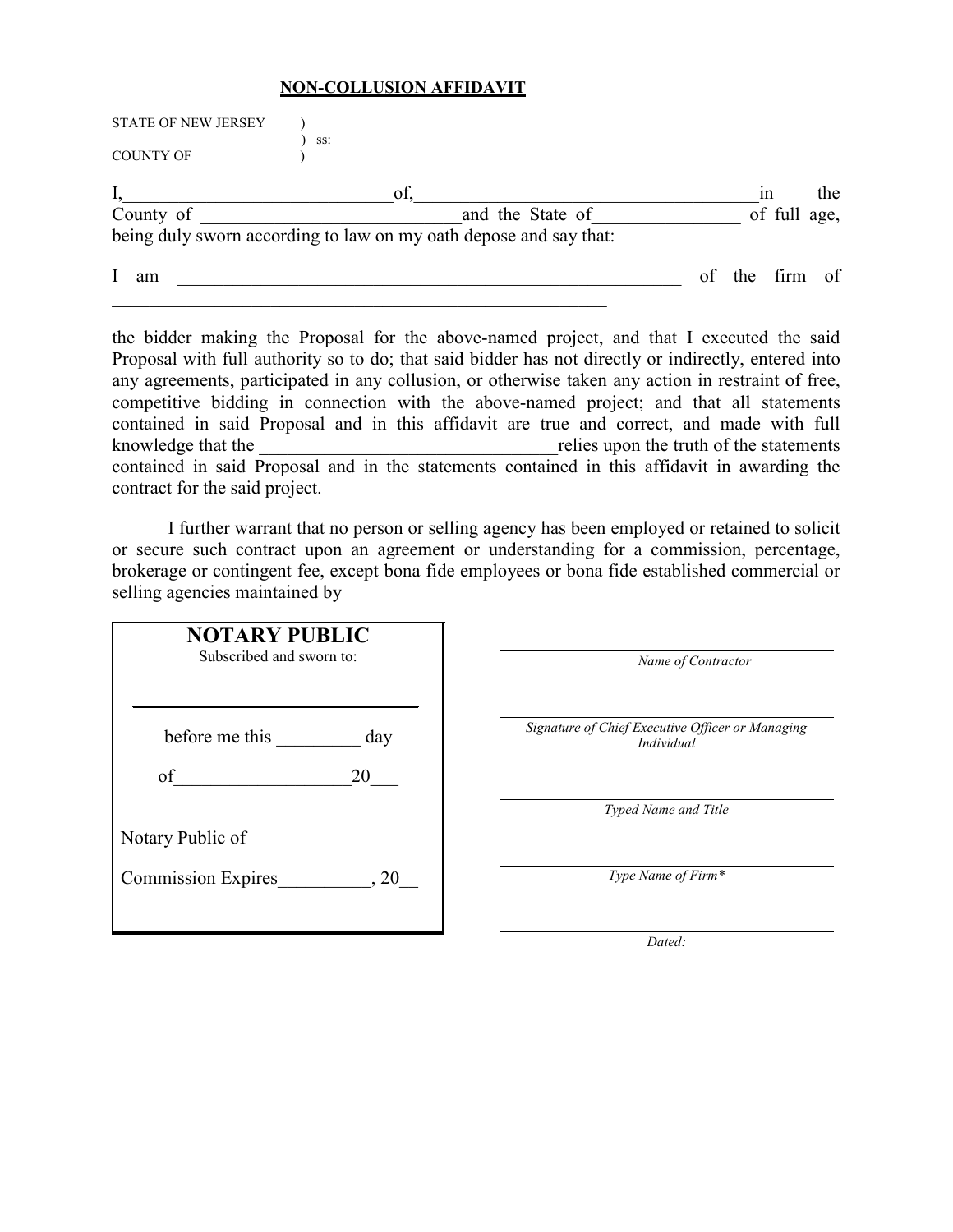## **BUSINESS ENTITY DISCLOSURE CERTIFICATION**

I certify that the list below contains the names and business of all members, stockholders and/or partners holding a 10% or more ownership interest in the business entity of the undersigned.

I certify that no one member, stockholder and/or partner owns 10% or more of ownership interest in the business entity of the undersigned.

## **Check the box that represents the type of business entity:**

| G Corporation         | G Partnership               | G Limited Partnership | G Limited Liability |  |
|-----------------------|-----------------------------|-----------------------|---------------------|--|
| G Sole Proprietorship | G Limited Liability Company | G Subchapter          | S Corporation       |  |

*Please provide names and business address of all members, stockholders, an/or partners holding a 10% or more ownership interest in the business entity of the undersigned:*

| 1. Name:                 |  |
|--------------------------|--|
| <b>Business Address:</b> |  |
| 2. Name:                 |  |
| <b>Business Address:</b> |  |
| 3. Name:                 |  |
| <b>Business Address:</b> |  |
| 4. Name:                 |  |
| <b>Business Address:</b> |  |

### **Signature and Attestation:**

The undersigned is fully aware that if I have misrepresented in whole or part this affirmation and certification, I and/or business entity, will be liable for any penalty permitted under law.

| <b>NOTARY PUBLIC</b><br>Subscribed and sworn to: |      |  |  |
|--------------------------------------------------|------|--|--|
| before me this                                   | day  |  |  |
| of                                               | 20   |  |  |
| Notary Public of                                 |      |  |  |
| <b>Commission Expires</b>                        | . 20 |  |  |
|                                                  |      |  |  |

*Name of Contractor Signature of Chief Executive Officer or Managing Individual*

*Typed Name and Title*

*Type Name of Firm\**

*Dated:*